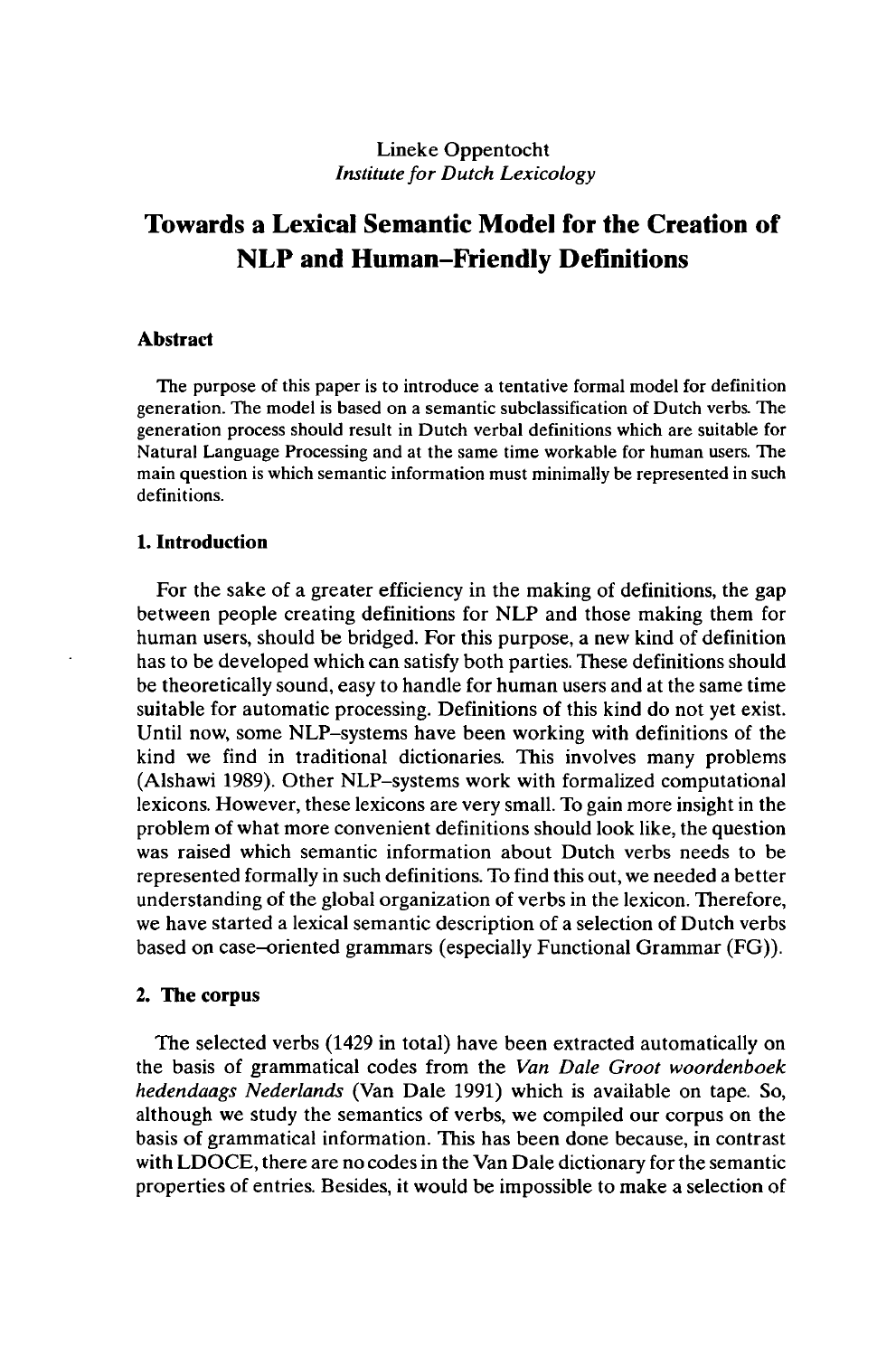verbs on the basis of fixed strings occurring in the definitions. These have not been used consistently.

As a first approach, we study verbs which have either intransitive and reflexive meanings (e.g. *amuseren* ('amuse')) or transitive and intransitive meanings (e.g. *ajbreken* ('break off)). To provide contextual information, i.e. information about valency, the electronic textual corpus of 55 million words has been used. This corpus is online accessible at the Institute for Dutch Lexicology (INL). The INL-retrieval program delivered the concordances of the selected verbs.

## **3. Theoretical background**

In this study we assume that a minimal set of semantic features can be distinguished by which all verbs from our corpus can be described. The framework of case-oriented grammars was judged most appropriate to elaborate the subclassification system. Fillmore's *case grammar* (Fillmore 1968) serves as a basis to the extent that it is used in Simon Dik's *Functional Grammar* (1978) and in the works of Chafe (1970), Vester (1983), and De Groot (1983).

Some computational models for Natural Language Processing using Functional Grammar have already been developed. Recent work was done by S. Dik and P. Kahrel (1992) and by Martin, Demeersseman and Vliegen (1992). However, the former study is based on a very small corpus (52 words of which 20 verbs). The latter one (the SNIV-project) focusses on grammatical subcategorisation rather than on semantic subcategorisation. Only a small part of its lexicon is also provided with semantic information. Another problem concerning the SNIV-project is caused by the character of its corpus. The macrostructure (the set of lexemes about which information is given) selected for the SNIV-project, is taken from the Van Dale *Basiswoordenboek van de Nederlandse taal* (1987). The basis for the microstructure is taken from a large collection of dictionaries. These sources do not provide explicit information about valency the way a textual corpus does. Therefore it is difficult to make an objective subcategorisation by means of this corpus.

The thesis of Guy Deville (1989), founded on Dik's *Functional Grammar,* has influenced our research to a large extent. His work also forms the basis for the semantic part of the SNIV-project.

For the formal representation of semantic relations, I. Mel'chuk's *Lexical Functions*(Mel'chuk 1988) have been used. The Lexical Functions have been used in a slightly different way than Mel'chuk does. They define the semantic properties of particular States of Affairs and represent the semantic relations between verb meanings and concepts; they do not indicate the lexical co-occurrence of a particular lexeme.

As in Functional Grammar, we work with the notion *predication.* This is a *predicate* (a verb in our case but nouns, adjectives and adverbs are called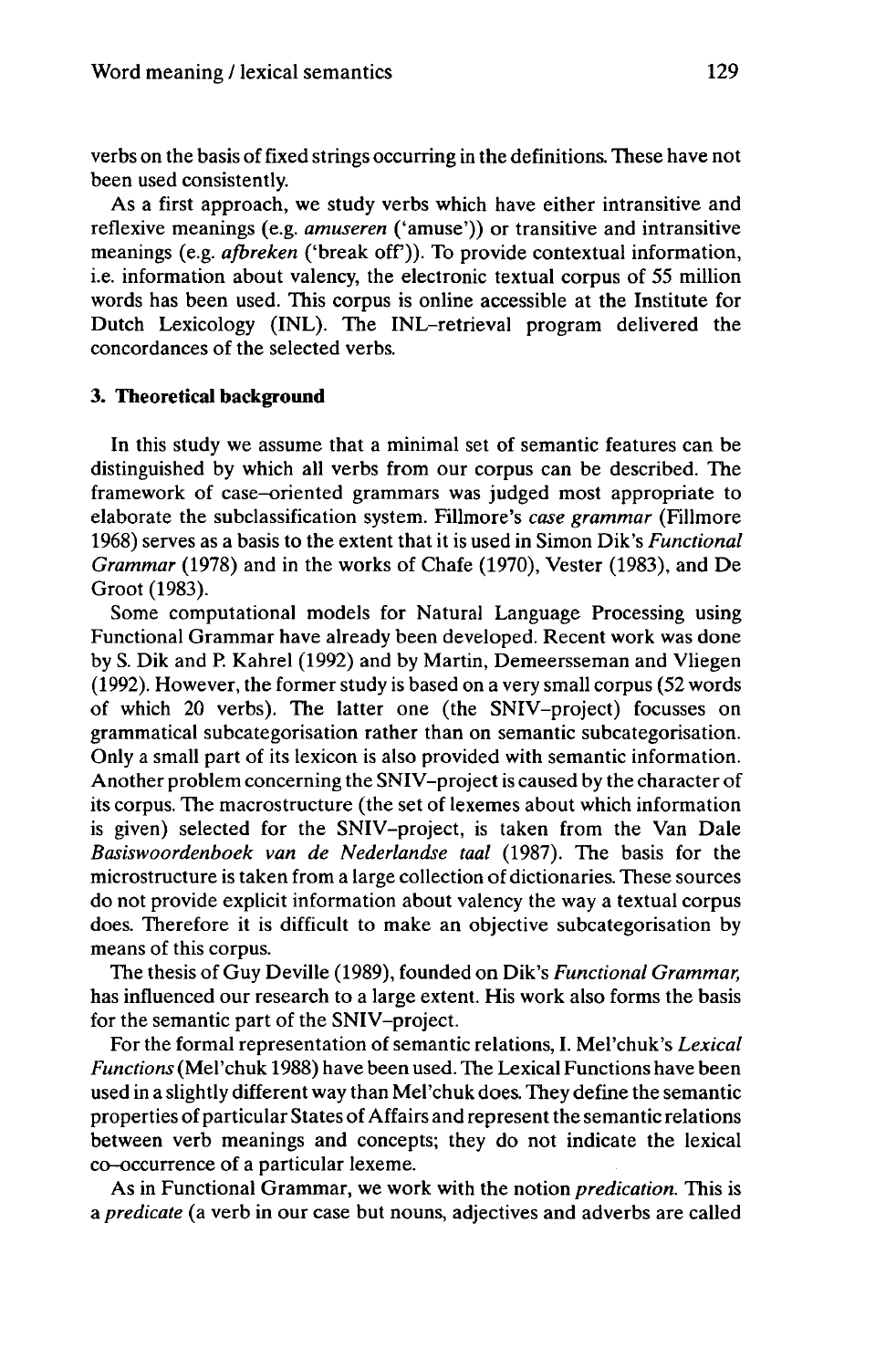predicates as well) plus *terms* functioning as arguments of the predicate. The arguments are specified by a *case (Agent, Theme, Benefactive...).*

Predications refer to *States of Affairs* (SoA) *(acts, states, processes* and *positions).* With respect to Deville's theory we do not adopt his set of SoA's (SwC's: *Sublanguage world Concepts* in his terminology). However, we do adopt the idea that a predicate is derived from a finite set of *predicate primitives* (in Deville: MVMT-1, LOCATION-2, PR-COGNT-2 etc.). These are defined in terms of binary *primitive features.* Deville distinguishes three types: *typological primitive features (dynamic* and *control), semantic primitive features (attributive, spatial* and *cognitive)* and *valency primitive features (transitive* and *ditransitive).*

However, instead of *dynamic* we use the term *Change<sup>1</sup>* for one of the typological primitive features. In order to avoid terminological confusion, we prefer the terms *mono, di* and *tri* (Martin, Demeersseman, Vliegen 1992) to Deville's *intransitive, transitive* and *ditransitive* for the valency primitive features. The reason forthisis thatthe valency primitive features are not used to indicate whether a verb occurs with a subject only or with a subject and an object (traditionnally referred to by the terms intransitive and transitive). They indicate the number of arguments occurring obligatory with a verb, no matter what their syntactic function is. Finally, our set of semantic primitive features is different from the one in Deville's theory (cf. Section 4).

Every *predicate primitive* is combined with a specific set of *central cases. Central* cases *(arguments* in FG) and *peripheral* cases *(satellites* in FG) *cases* are distinguished according to their necessity in the structure of the *predication.*

Much as our work is influenced by Deville, we did make some alterations in his model. Firstly, in Deville's theory, the semantic primitive features simply combine with the typological primitive features. They are not derived from them. However, in our theory, the semantic primitive features are subclasses from the typological primitive features. By not representing the primitive features at one and the same level, we adopt Chafe's point of view on verb classification (Chafe 1970). Furthermore, we do not agree with the point of view that the semantic primitive features are mutually exclusive. It can, for example, very well happen that a SoA is defined as attributive and spatial at the same time.

Another important difference with Deville is that we work with verbs and *concepts* not with verbs only. More specifically: we assume that the meaning of all verbs refer to a concept. These verb meanings can be defined in the same way as the concept to which they refer. We chose to work with concepts because we aim at a subclassification of verbs in as less groups as possible. The denominator of each of these groups must therefore be as general as possible in order to cover as much verb meanings as possible. It is very unlikely that all of these general denominators can be found in a limited corpus as ours. Another advantage of working with concepts is that our final model for definition generation can also be applied to verbs from *outside* our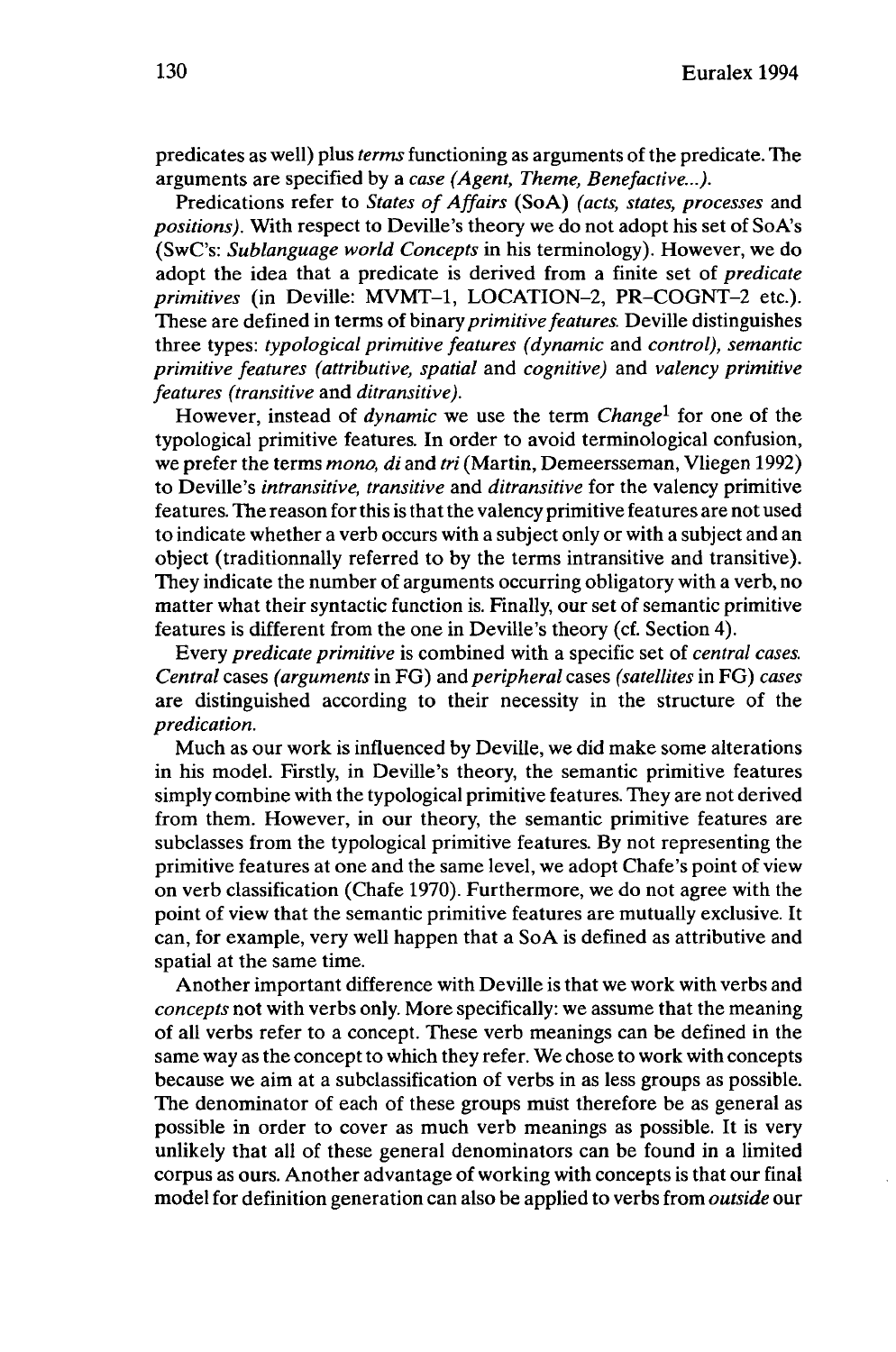corpus. This is possible when the meaning of these verbs refer to a concept also referred to by the meaning of verbs *in* the corpus. This gives the model a broader scope.

## **4. Semantic subclassification of verbs as a tool for definition making: a formal model**

In this paragraph we describe the process of definition generation, using our own model. We want to stress that this is only a tentative model. As our research is still in the early stages, we have not had the occasion to test all the statements made below in detail yet. Besides, we have only analysed about 150 verbs from our corpus at the moment. Consequently, the conclusions drawn below are based on a very small part of our corpus.

The whole process is carried out in eight steps. The tentative model is represented formally in Figure 1. The steps <sup>1</sup> to 8 described in this paragraph correspond to the numbers <sup>1</sup> to 8 in Figure 1. For illustration the *verbsfokken* ('breed'), *indeuken* ('dent'), *mummificeren* ('mummify') and *schilderen* ('paint') from our corpus are defined. These examples only illustrate a part of the complete model represented in Figure 1. That is, they are examples of *actions.* We do not give examples of *positions, processes* and *states* in this paper. However, verbs referring to the latter States of Affairs can be analyzed in a way analogous to action verbs. Just replace *action* by *position, process* or *state* in the formulas given in Figure 1.

The final definitions are only valid for one of the senses of the example verbs. The verb *schilderen* for example is taken from sentences like *een schilderij schilderen* ('paint a picture') and not from e.g. *het huis schilderen* ('paintthe house'). In sentences like this one, the verb would be marked with different primitive features and therefore its final definition would be different.

According to their meaning in the concordances, the verbs from our corpus are classified in very general semantic groups. In our first step the typological and semantic primitive features are determined. The *typological primitive features* (ctrl and ch) determine to what kind of SoA the concept refers: an *action* (+ctrl +ch: 'Mary hitthe dog'),*process*(-ctrl, +ch: 'Peterfalls from the tree'), *state* (-ctrl -ch: 'the chair stands in the corner') or *position* (+ctrl -ch: 'Peter sits in the tree').

A SoA is *controlled* when one of the entities playing a role in the SoA is able to start, stop or continue the SoA. This entity, the *controller,* is not exclusively associated with animacy as is done in FG as well as in Deville (1989). There are three options:

- (1) The controller is animate and is then called *agent.*
- (2) The controller is not animate but is an entity which has a force of its own, which enables it to perform certain actions (heat, wind...). The controller is then called *force* (Dik 1978). Dik acknowledges that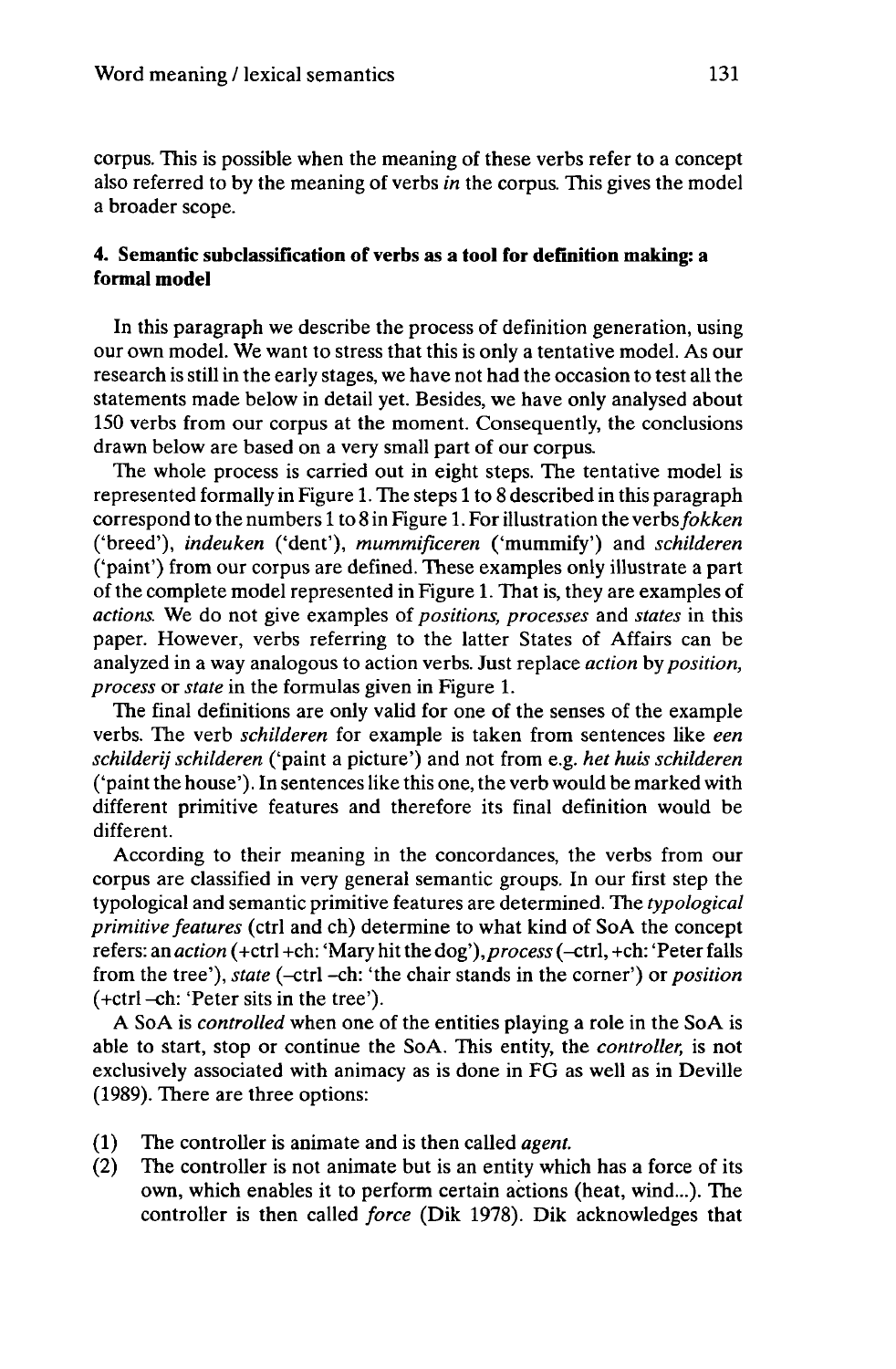entities like 'wind' can be presented as an autonomous cause or instigator of a process (Dik 1987: 37), but in his opinion such entities are non-controlled.

(3) The controller is not animate and does not have a force of its own. It is often used in a metonymical sense. E.g. in 'the ship enters the harbour' it is obvious that there is some non-mentioned animate controller which actually makes the ship enter. The ship is now called a *potent* controller in the sense that it is a controlled (but not controlling) causer of the SoA. The term *potent* is borrowed from Chafe (1970) who uses this term for entities called *force* by Dik.

It will be clear that it can only be determined whether a SoA is controlled by looking at the function of the arguments in the context of the verb referring to the SoA. Therefore information about valency is indispensable for a semantic classification.

A SoA has the feature *Change* if it describes any alteration whatsoever (Vester 1983). We do not limit change to movements only, as is done in De Groot (1983). *Fokken, indeuken, mummificeren* and *schilderen* all are actions (+ctrl +ch) according to their (transitive) meaning in the concordances, so these verbs are symbolised by x in the very first formula of *action* in figure 1 ( $f_1 = \text{ctrl}, f_2 = \text{ch}$ ).  $X_c$  means that we only talk about verbs from our corpus at this level.

Subsequently, the *semantic primitive features* are determined. Being subclasses of the typological primitives, they are found by asking the questions 'what is controlled?' and 'what changes?' respectively. *Fokken, indeuken, mummificeren* and *schilderen* refer in some of their meanings to a controlled *creation* and a change of *existence.* In another context the semantic primitives assigned to these verbs would be different. *Schilderen* in *het huis schilderen* for example, refers to a controlled *transformation* and a change of *appearance.* To represent formally the subgroups of Control and Change, typological and semantic primitive features are combined in a formula inspired by the form of Mel'chuks Lexical Functions  $(f(X) = Y)$ , namely: ctrl(creation) ch(existence) = *fokken ... schilderen. Creation* and existence replace Sgr<sup>1</sup><sub>i</sub> and Sgr<sup>2</sup><sub>i</sub> respectively in Figure 1. Other semantic primitive features are: *transfer, movement, place, finality...*

In our second step the *valency primitive features* (mono, di, tri) are determined. That is, by means of the concordances of *fokken, indeuken, mummificeren* and *schilderen* we determine with how many obligatory arguments these verbs are combined (one, two or three). In our example, only those concordances of*fokken, indeuken, mummificeren* and *schilderen* are considered in which these verbs are used in the sense ctrl(creation) ch(existence). Then, semantic functions *(cases)* are assigned to the arguments. In our example there are two arguments; an Agent and a Theme. These cases are combined in a *case frame.* For every State of Affairs there is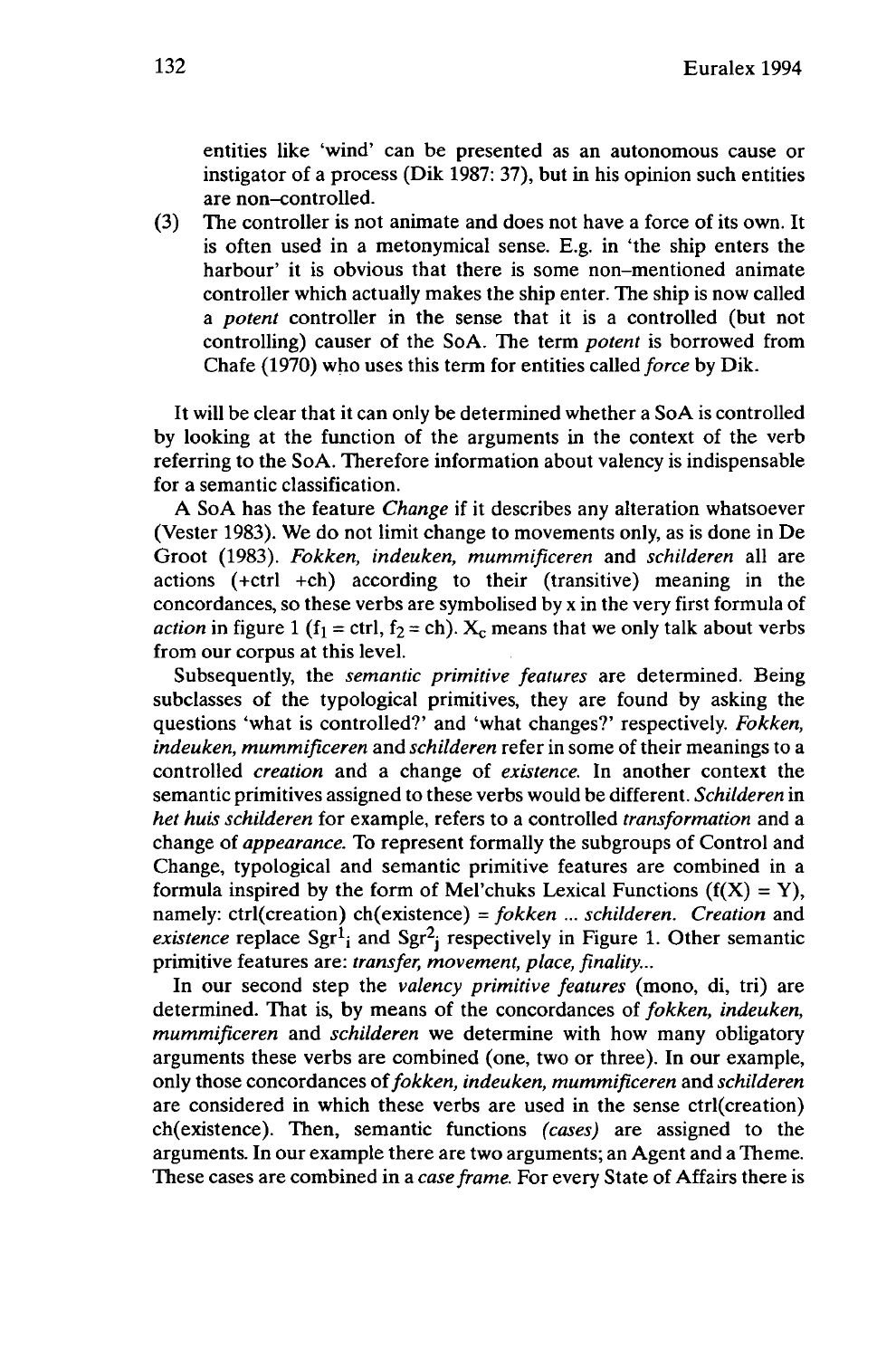a particular case frame, depending on the semantic primitive features filled in for *i* and /.

Once all the primitive features determined, the *predicate primitive* can be derived since every predicate primitive has its own combination of typological, semantic and valency features plus case frame. Predicate primitives have not been integrated in the model as yet.

We have the impression that Dutch verbs from outside our corpus can be described in the same way as the verbs from inside this corpus. This is alleged in step 3. Verbs from outside the corpus are in this step categorized according to the method described in step <sup>1</sup> and 2, originally designed for verbs inside the corpus.

In step 4 a *concept* (notated in capitals) is chosen to which the verbs described in step one and two refer. This concept can also be referred to by verbs with the same semantic properties outside the corpus (described in step 3). The concept chosen for *fokken, indeuken, mummificeren* and *schilderen* is CREËREN (CREATE).

Fifthly, a *definition* of the concept is composed. The definition we made for CREËREN, covering all the features distinguished in step one and two, is: *'ifX, Y CREËERT, Xcreates an Y which did not exist before'.*

In our sixth step, Lexical Functions inspired by Mel'chuk relate the concept to verb meanings referring to that concept. *Fokken, indeuken, mummificeren* and *schilderen* are a function of the concept CREËREN. *Fokken* and *schilderen* are verbs indicating (in one of their senses) a way of CREËREN:  $V_{mod}$  (CREËREN) = fokken, schilderen (V=verb, mod = way of). *Indeuken* and *mummificeren* refer to the result of CREËREN: Vres (CREËREN) = indeuken, mummificeren (a dent *(deuk)* and a mummy are created). Other LF's at this level are  $V_{loc}$ ,  $V_{temp}$ ,  $V_{caus}$ ...

In step 7 is claimed that when a verb from our corpus is the function of the concept to which this verb refers, it gets the same definition as this concept. So, *fokken, indeuken, mummificeren* and *schilderen* are defined as: *'ifX, Y fokt... schildert, Xcreates an Y which did not exist before'.*

Finally, in step 8 is alleged that this very definition is also valid for verbs outside the corpus whose meaning refer to this concept.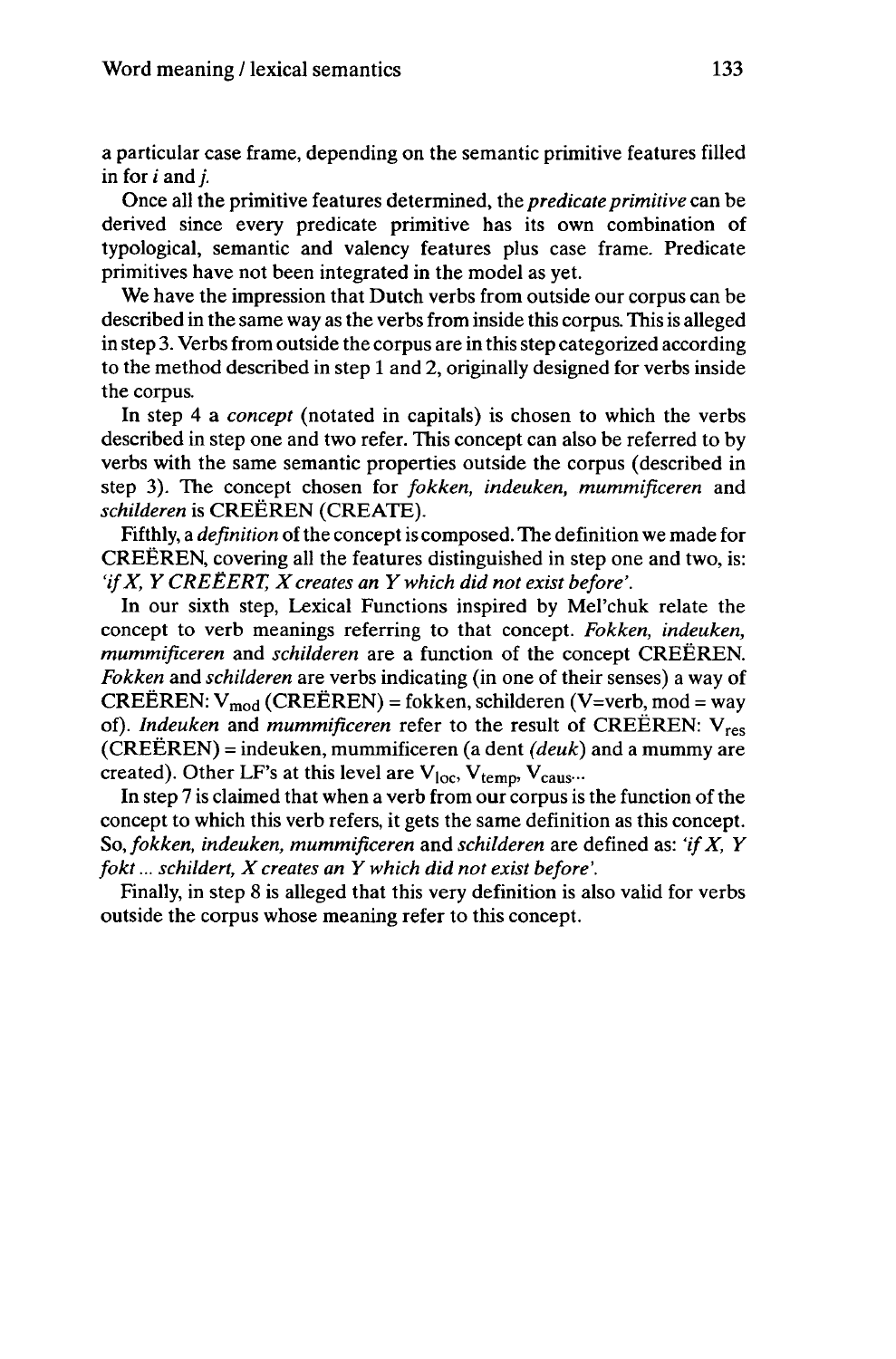Figure 1: A lexical semantic model for definition making in which:  $X = set of all Dutch verbs, x = one particular verb.$  $X_c$  = set of all verbs from our corpus.  $X_c \supseteq X$  $f_1$  = typological primitive feature Control.  $f<sub>2</sub>$  = typological primitive feature Change.  $Sgr<sup>1</sup>$  = semantic primitive feature; subgroup of Control,  $i = 1...n$ .  $Sgr_i^2$  = semantic primitive feature; subgroup of Change. j = 1...m.  $G =$  function which symbolises the selection of a concept.  $Y = set of all concepts, y = one particular concept from Y.$  $Y_c$  = set of all concepts used as hypernym for the verbs from our corpus.  $y_c$  = one particular concept from  $Y_c$ . F = set of Lexical Functions:  $V_{mod}$ ,  $V_{res}$  ... n.  $f =$  one particular Lexical Function from F. 1  $X_{Cij}^{xccion}$  = { $x \in X_C | x = f_i(Sgr^1_i) \wedge x = f_2(Sgr^2_i)$ }  $X_{\text{Cij}}^{\text{position}} = \{x \in X_{\text{C}} \mid x = f_1(\text{Sgr}^1) \land x \neq f_2(\text{Sgr}^2)\}\$  $X_{\text{Cij}}^{\text{process}} = \{x \in X_{\text{C}} \mid x \neq f_1(\text{Sgr}^1) \land x = f_2(\text{Sgr}^2)\}\$  $X_{Cij}^{state} = \{x \in X_C \mid x \neq f_1(Sgr^1) \land x \neq f_2(Sgr^2)\}\$ 2  $X_{\text{Cij}}^{\text{action}}$  is combined with [case frame  $\alpha_{1... \alpha n}$ ]  $X_{C_{ij}}^{i}$  is combined with [case frame  $G_{1...en}^{i}$ ]<br> $X_{C_{ij}}^{i}$  is combined with [case frame  $\beta_{1...en}$ ]  $X_{Cij}$ <sup>process</sup> is combined with [case frame  $\gamma_{1... \gamma n}$ ]<br> $X_{Cij}$ <sup>tase</sup> is combined with [case frame  $\delta_{1...bn}$ ] is combined with [case frame  $\delta_{1}$ <sub>in</sub>]

- 3 Analogous to step (1) and (2), but read  $X_{ij}$  instead of  $X_{Cij}$ .
- 4  $G(X_{Cij}^{*}}) = y_{Cij}^{*}$  *action*,  $G(X_{ij}^{*} \text{arion}) = y_{ij}^{*}$  *action*  $}$  $y_{\text{cij}}^{\text{action}} = y_{\text{ij}}^{\text{action}}$ *Analogous for position, process and state.*
- 5 y<sub>oij</sub><sup>action</sup> is described as  $X_{\text{Cij}}^{n \text{ action}} \rightarrow$  definition  $\alpha_{1... \alpha n}$ *Analogousfor position, process and state.*
- **6**  $f(y_{\text{cij}}^{\text{action}}) = x_{1...n} \in X_{\text{ij}}^{\text{action}}$ *Analogousfor position, process and state.*
- 7 Definition of x being the function of  $y_{\text{ci}}^{*}$  = definition of  $y_{\text{cij}}^{*}$ <sup>action</sup> *Analogousfor position, process and state.*
- 8 Definition of x being the function of  $y_i^{*}$ <sup>\*\*\*\*\*\*\*</sup> definition of  $y_{ij}^{arion} =$  definition of  $y_{cij}^{arion}$ *Analogousfor position, process and state.*